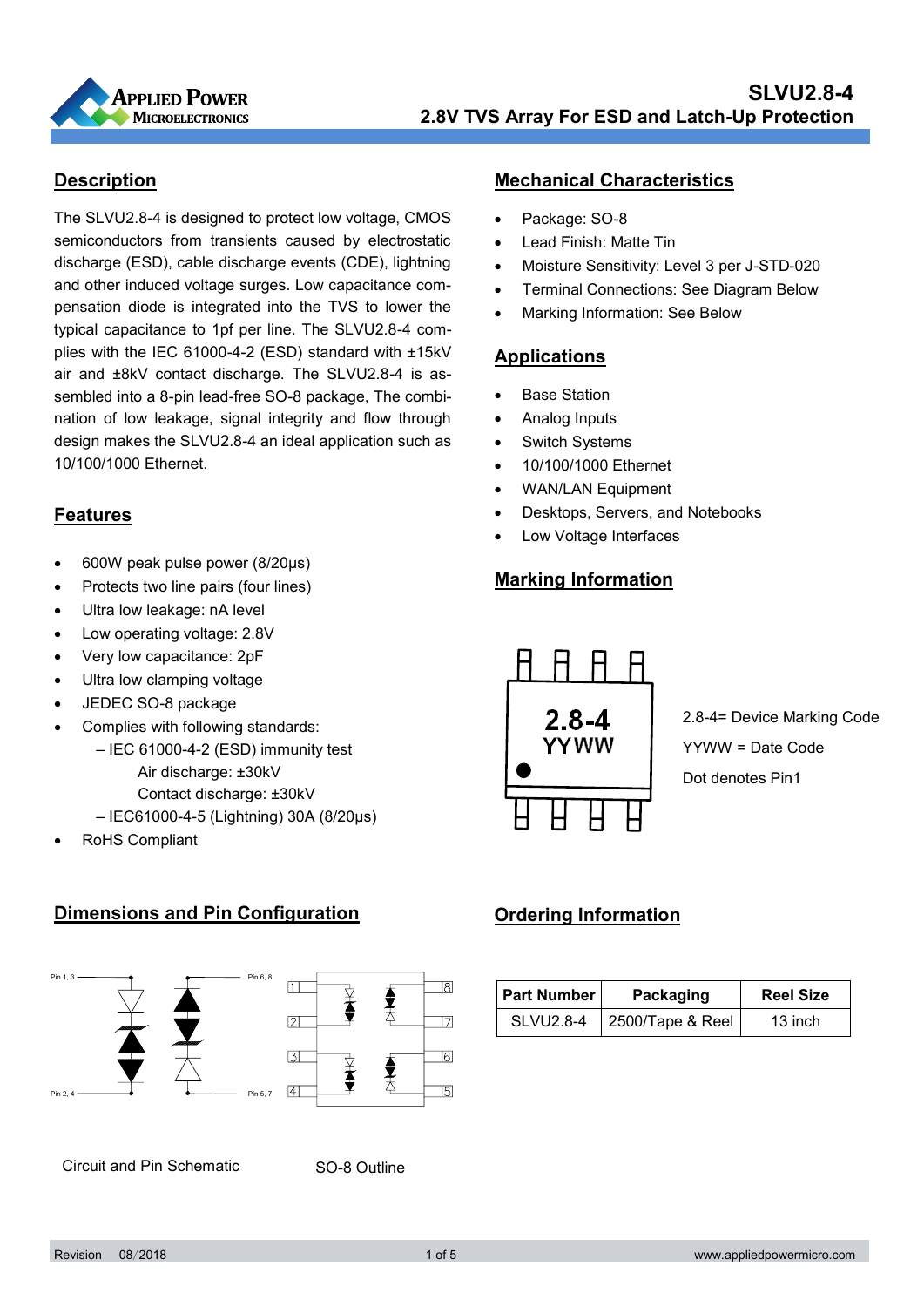

# **Absolute Maximum Ratings (T<sub>A</sub>=25°C unless otherwise specified)**

| <b>Parameter</b>                   | Symbol      | <b>Value</b>    | Unit         |
|------------------------------------|-------------|-----------------|--------------|
| Peak Pulse Power (8/20µs)          | <b>Ppk</b>  | 600             | W            |
| Peak Pulse Current (8/20µs)        | <b>IPP</b>  | 30              | A            |
| ESD per IEC 61000-4-2 (Air)        |             | ±30             | kV           |
| ESD per IEC 61000-4-2 (Contact)    | <b>VESD</b> | ±30             |              |
| <b>Operating Temperature Range</b> | TJ          | $-55$ to $+125$ | $^{\circ}$ C |
| Storage Temperature Range          | Tstg        | $-55$ to $+150$ | °C           |

## **Electrical Characteristics (T<sub>A</sub>=25°C unless otherwise specified)**

| <b>Parameter</b>               | Symbol      | Min | <b>Typ</b> | Max | Unit   | <b>Test Condition</b>                         |
|--------------------------------|-------------|-----|------------|-----|--------|-----------------------------------------------|
| <b>Reverse Working Voltage</b> | <b>VRWM</b> |     |            | 2.8 | $\vee$ |                                               |
|                                | <b>VBR</b>  | 3.0 |            |     | $\vee$ | $IT = 2\mu A$                                 |
| Breakdown Voltage              | <b>VSB</b>  | 3.0 |            |     | V      | $IsB = 50mA$                                  |
| Reverse Leakage Current        | $I_R$       |     | 0.001      | 1   | μA     | $V$ RWM = 2.8V                                |
| <b>Clamping Voltage</b>        | Vc          |     |            | 8.5 | V      | $IPP = 5A (8 \times 20 \mu s \text{ pulse})$  |
| <b>Clamping Voltage</b>        | Vc          |     |            | 18  | V      | $IPP = 25A (8 \times 20 \mu s \text{ pulse})$ |
| <b>Clamping Voltage</b>        | <b>VC</b>   |     |            | 20  | V      | $IPP = 30A (8 \times 20 \mu s \text{ pulse})$ |
| Junction Capacitance           | CJ          |     | 2          | 3   | pF     | $VR = 0V$ , $f = 1MHz$                        |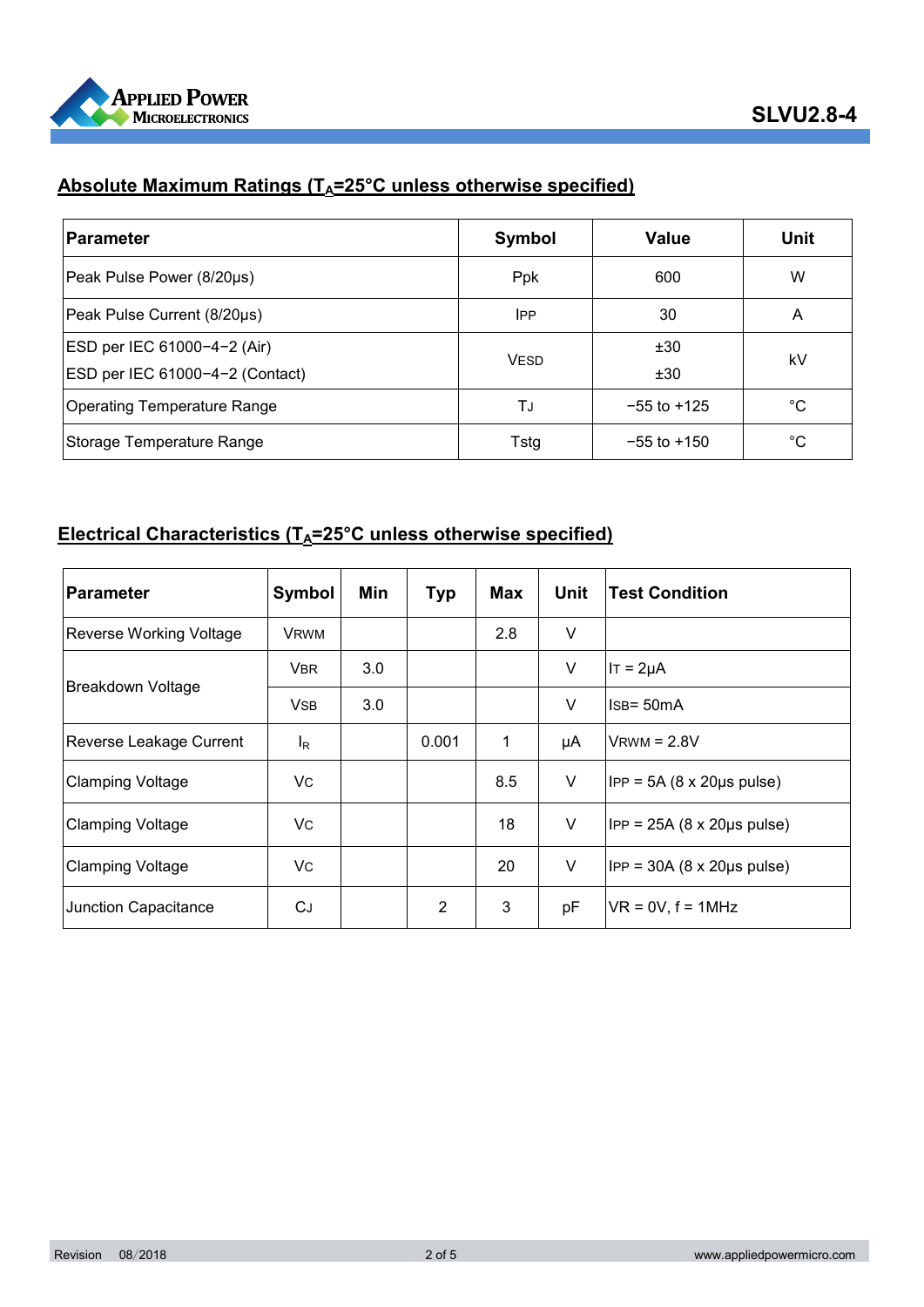

# **SLVU2.8-4**



# **Typical Performance Characteristics (TA=25°C unless otherwise Specified)**



**Clamping Voltage vs. Peak Pulse Current Clamping Voltage vs. Peak Pulse Current Curve** 







 **8 X 20μs Pulse Waveform ESD Clamping Voltage 8 kV Contact per IEC61000−4−2**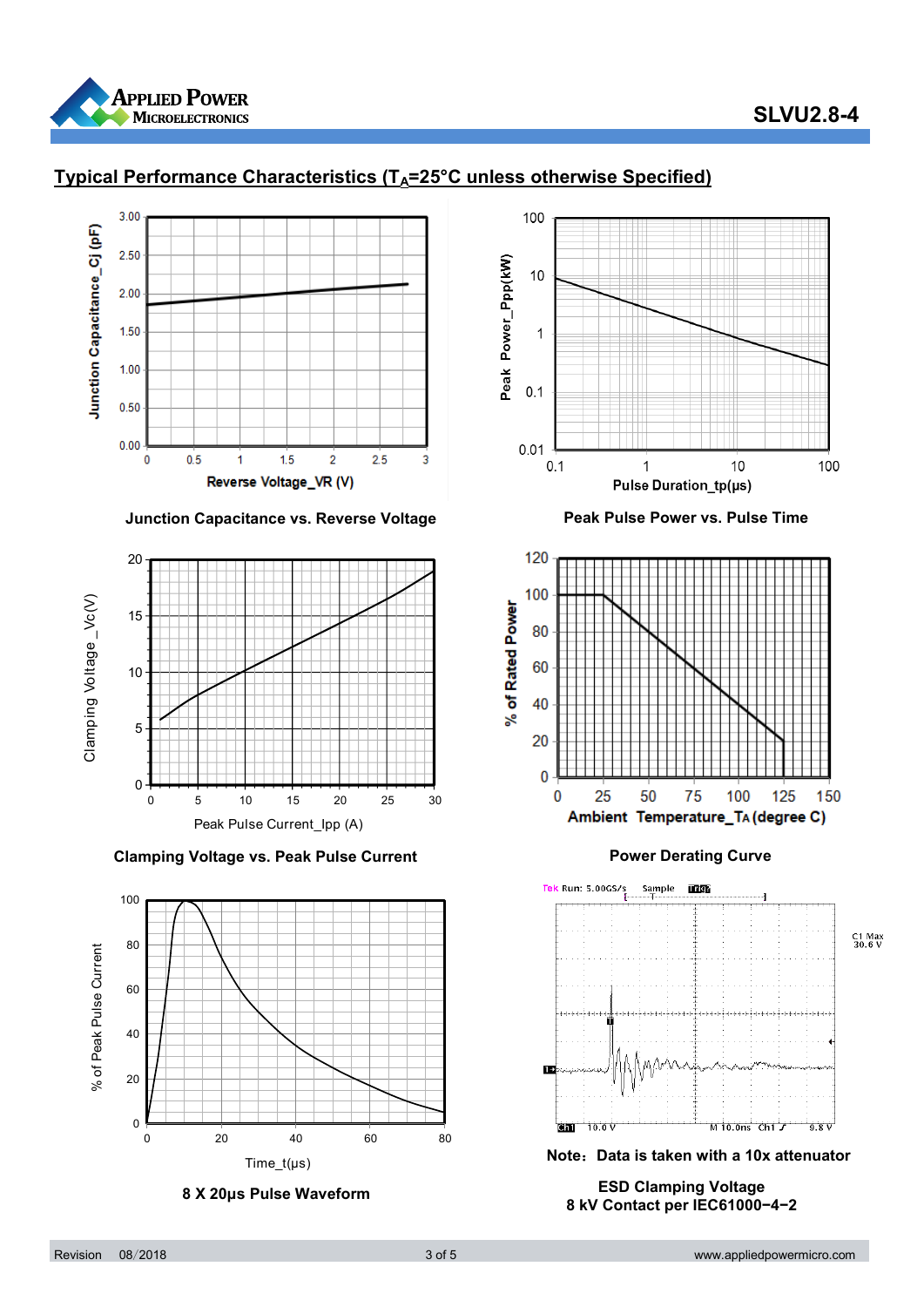

### **Typical Application**

The SLVU2.8-4 is designed such that the data lines are routed through the device. The first line pair enters at pins 1 and 2 and exit at pins 8 and 7 respectively. The second line pair enters at pins 3 and 4 and exits at pins 6 and 5. The traces must be connected at the bottom of the device as shown.



**Low capacitance protection of two differential line pairs**



#### **SLVU2.8-4 on Ethernet Application**